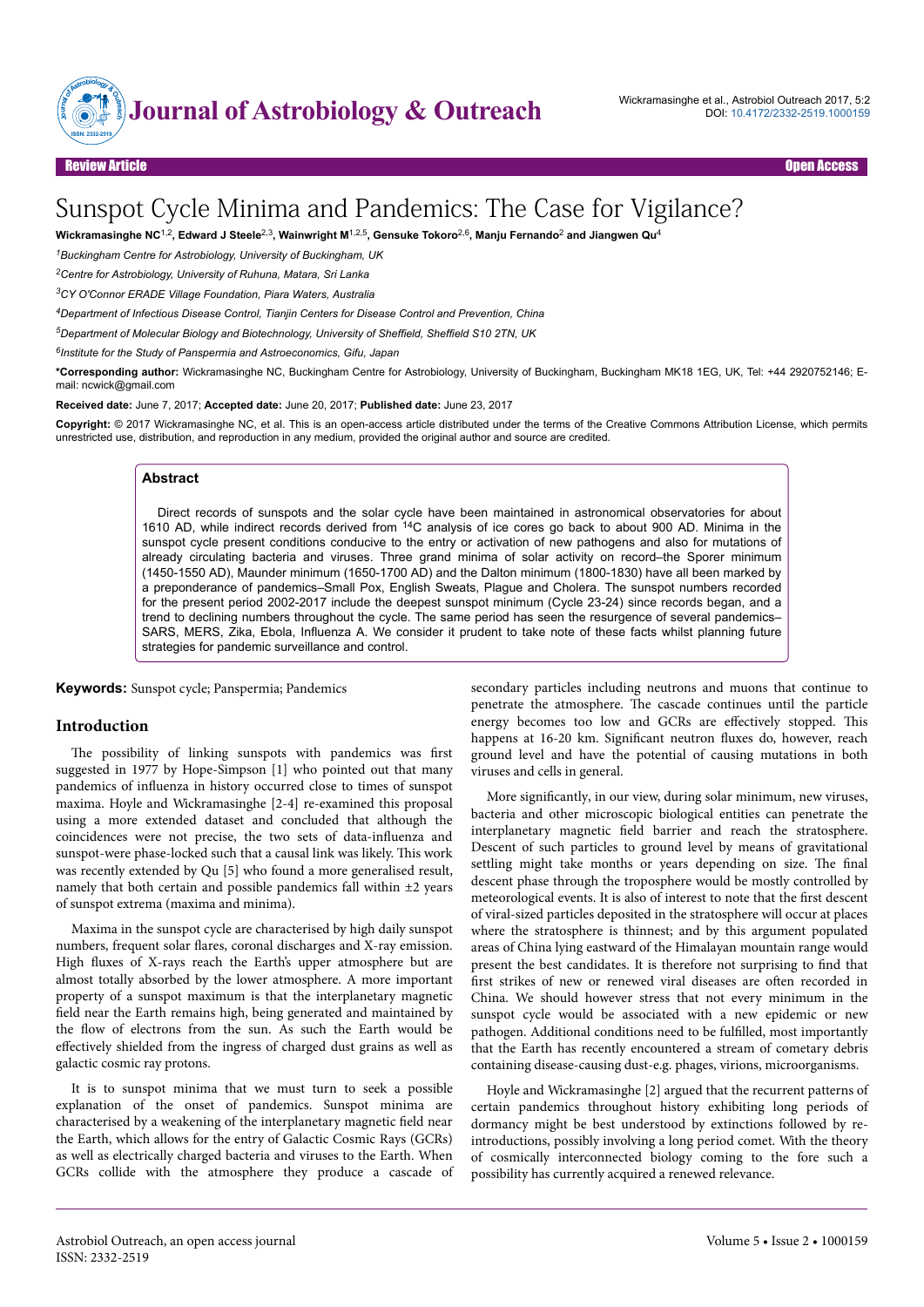## **Sunspot Minima and Plagues**

In addition to the oscillation of sunspot numbers with a 11-year period, several "grand minima" where low sunspot numbers persist over several cycles, are known to have occurred (Figures 1a and 1b) [6,7].



Figure 1a: Monthly sunspot numbers from 1954 to the present which shows the 11 year sunspot cycle and a protracted minimum followed by a low maximum 2014. Нe blue curve is the monthly mean, and the red curve is the 13-month smoothed average. Data is from public access records of the Royal Observatory of Belgium.



Figure 1b: The graph adapted from Charbonneau [7] shows the 11year cyclical variation in the number of sunspots since records began (red curve) and two equivalents are based on the production rate of the radioactive nuclides carbon -14  $(^{14}C)$  and beryllium-10 ( <sup>10</sup>Be) resulting from the addition of neutrons from galactic cosmic rays which is at a maximum during sunspot minima. Нe Oort, Wolf, Spörer, Maunder and Dalton minima are clearly visible in this record. The yellow highlighted region is that in Figure 1a.

The Maunder minimum from 1645-1715 was marked by an almost total absence of sunspots for many days, and the Dalton minimum from 1790-1830 witnessed a significant reduction of sunspot numbers over several cycles. An earlier period of reduced activity (1400-1520) is known as the Sporer minimum has recently been confirmed indirectly

in the "proxy" record of  ${}^{14}C$  and  ${}^{10}Be$ . High fluxes of neutrons coming from the decay of cosmic ray protons during sunspot minima cause the production of  $^{14}$ C and  $^{10}$ Be which is deposited in ice cores.

Figure 1b shows the 11-year cyclical variation in the number of sunspots since records began (red curve) combined with two equivalents are based on the production rate of the radioactive nuclides 14C) and 10Be. Нe Wolf, Spörer, Maunder and Dalton minima are all clearly visible in this record.

All three major sunspot minima in Figure 1b–Sporer, Maunder and Dalton are known to have been associated with devastating pandemics caused by viral or bacterial agents. Whilst some of these agents could be interpreted as being newly introduced to the Earth, others probably represented mutated or re-activated entities that were in circulation at the time.

The "English Sweats" that continued through most of the period of the Sporer minimum still remains an unsolved mystery for medical historians. Holinshed's Chronicles, published in 1557, described English sweating sickness as "so sharp and deadly that the "lyke was never hearde of to any manne's remembrance before that tyme." Нe disease is said to have begun abruptly with fever, severe body aches, abdominal pain, vomiting and profuse sweating, and death came swiftly. It has been speculated that a hitherto unknown virus may have been involved [8]. Нis is in contrast to bubonic plague in the Maunder Minimum, as well as cholera, and smallpox that are caused by several resident and circulating pathogens that gain pandemic-potential intermittently due to mutation or recombination events which presumably involve the acquisition of new genes (plasmids, phages, virions). It is also possible for an epidemic to be triggered when the microflora eco-balance in the upper respiratory tract is disrupted by a new pathogenic invader, thus causing a resident suppressed microorganism to replicate and flourish causing overt disease.



Figure 2: Sunspot data from 2004 to the 2017 from database of the Royal Observatory of Belgium. In the legend SC and CM refers to model predictions not relevant to the present study. Yellow curve shows daily sunspot numbers showing many days of zero spots between 2006 and 2011.

## **A Modern Sunspot Minimum 2002-2015**

The modern period 2002-2017 has been characterised by the lowest solar activity since the Dalton minimum (Figure 1a). In particular the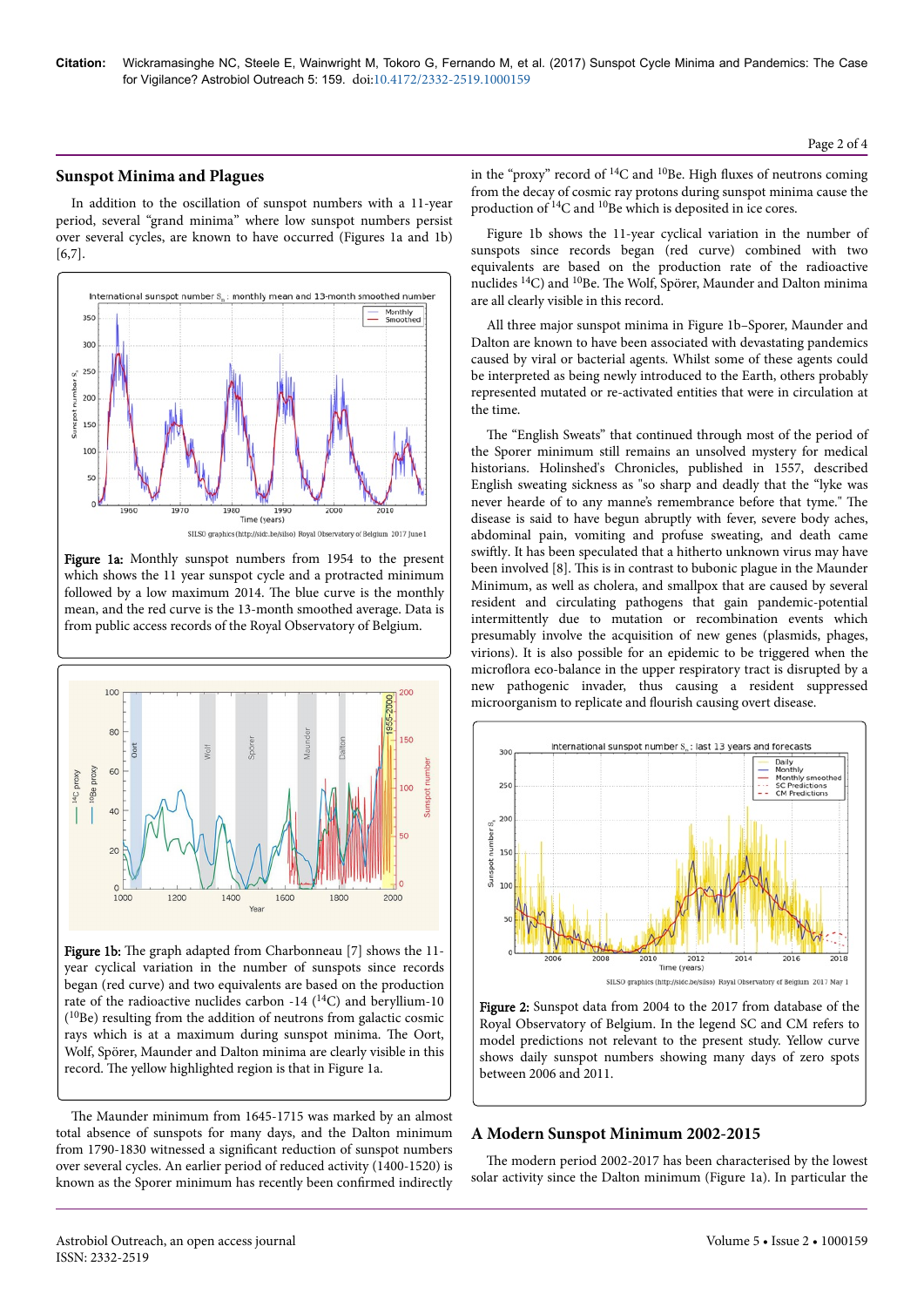solar minimum between cycles 23 and 24 was exceptionally protracted with many days of almost no sunspots (Figure 2).

It was also marked by the lowest recorded values of the interplanetary magnetic field near the Earth, the lowest in 50 years since space measurements began [9]. These conditions taken together arguably provide the best opportunity for the onset of pandemics. An open gateway is offered for the ingress of new pathogens which are inevitably electrically charged in space. Virions, phages, bacteria, and other micron-sized biological entities can cross the weakened interplanetary magnetic field and readily reach the Earth's surface. A low or zero magnetic fields would also provide an opportunity for mutational events caused by increased fluxes of galactic cosmic rays (Table 1) [10].

| 2010-2016 | <b>Scarlet fever (Streptococcus</b><br>pyogenes) |
|-----------|--------------------------------------------------|
| 2015      | Zika                                             |
| 2014      | Ebola                                            |
| 2013      | Influenza A H7N9                                 |
| 2012      | <b>MERS</b>                                      |
| 2009      | Influenza H1N1(China, India, Sri Lanka)          |
| 2002      | <b>SARS</b>                                      |

Table 1: Lists of conspicuous pandemic and epidemic events during the period 2002-2015.

An epidemic of particular interest is Scarlet Fever (SF) which has flared up in 2015-15 after several decades of relative dormancy. This is a disease caused by the bacterium Streptococcus pyogenes and has an antiquity that goes probably goes back to Hippocrates in the 4th century BC. Judged from the record of historical data in the Christian era the disease (judged by symptoms alone) appears to have had several exits and entrances with long interludes of remission. Нe disease emerged as a major scourge at the beginning of the Victorian era. From 1840-1883 SF was probably the most common childhood infection leading to high fatality rates in cities throughout Europe and the USA. In England two of Charles Darwin's children are known to have succumbed to the disease. An oscillatory pattern of occurrence of SF is recorded in death-rates per 100,000 in Boston for the period 1840-1940 [11].

The incidence rates of SF began to drop dramatically from the 1930's onwards and particularly after the introduction of antibiotics in the 1950's. Although factors such as herd immunity are widely suggested for the long-term oscillations of incidence an alternative explanation would be the episodic variability of the genome of the causative bacterial population Streptococcus pyogenes. S. pyogenes DNA was amplified by Chalker et al. [12] with primers specific to particular emm genes and a spread of emm types were revealed in several districts of the UK. Нe sudden increase in virulence (from 2011 onward) was clearly not linked to emm type of the S. pyogenesbacillus, although in some investigations a dominance of emm99 seems to have been recorded in the UK [13].

Other epidemics or pandemics of viral diseases that were initiated during this period may also have shared a similar cause. SARS-CoV virus first flared up in China in 2002. A decade later in 2012 an

outbreak of MERS-CoV started in the Middle East and spread sporadically throughout the world.

The Influenza subtype H1N1, which was involved in both the 1918/1919 pandemic and the epidemics in 1976/1977, reappeared in 2009 in India, China and elsewhere. In 2017 it was raging across Sri Lanka and neighbouring countries. In 2013 the Influenza subtype H7N9 appeared first in birds and later spread globally.

In 2015 the Zika virus which had been endemic since the 1950's acquired new characteristics including the capacity to cause microcephaly. Recently a gene mutation that caused the changed character of this virus has been identified by Liu et al. [14]. In 2014 the Ebola virus which was first recognised in Zaire, W. Africa in 1976 resurfaced to cause localised epidemics.

# **Prediction and Mitigation Strategies**

From past records of the correlation of the sunspot cycle (prolonged minima) and pandemics it is clear that the onset of a deep minimum is a signal of action. We have stated elsewhere that the sunspot cycle could be a guide for closer scrutiny of circulating viruses, and monitoring their genetic variations. Equally important in our view is to monitor the stratosphere for the presence of viral entities that may pose a pandemic threat if and when they reach ground level. Early balloon collections of stratospheric aerosols [15-17] need to be refined and more funds devoted to this project if a future pandemic can be avoided. At sea level we are also proposing to carry out a regular sampling of ocean water in Sri Lanka to detect the arrival of new viruses. Some 10 million viruses have been identified in a single drop of ocean water at any moment, and to keep a track of their evolution over time would, in our view, be extremely important. A Virus Guard Project, similar to the Space Guard Project proposed by Sir Arthur Clarke for detecting asteroids and comets, may be needed to protect us. Sir Arthur Clarke remarked that the dinosaurs became extinct because they failed to initiate a Space Guard Project. Let us not default in our duty by future generations of humans to start such a Virus Guard Project.

### **References**

- 1. [Hope-Simpson RE \(1978\) Sunspots and](http://adsabs.harvard.edu/abs/1978Natur.275...86H) flu: a correlation. Nature 275: 86.
- 2. [Hoyle F, Wickramasinghe C \(1979\) Diseases from Space London.Dent.](https://doi.org/10.1007/bf00648361)
- 3. [Hoyle F, Wickramasinghe NC \(1990\) Sunspots and](https://doi.org/10.1038/343304a0) influenza. Nature 343: [304.](https://doi.org/10.1038/343304a0)
- 4. [Hoyle F, Wickramasinghe NC \(1990\)](https://doi.org/10.1142/9789814675260_0037) Influenza-evidence against [contagion: discussion paper. JRSM 83: 258.](https://doi.org/10.1142/9789814675260_0037)
- 5. [Qu J \(2016\) Is sunspot activity a factor in](http://dx.doi.org/10.1002%2Frmv.1887) influenza pandemics? Rev Med [Virol 26: 309.](http://dx.doi.org/10.1002%2Frmv.1887)
- 6. [Usoskin IG \(2017\) A history of solar activity over millennia. Living Rev](https://doi.org/10.1007/s41116-017-0006-9) [Sol Phys 14: 3.](https://doi.org/10.1007/s41116-017-0006-9)
- 7. [Charbonneau P \(2013\) Solar physics:](http://dx.doi.org/doi:10.1038/493613a) Нe planetary hypothesis revived. [Nature 493: 613-614.](http://dx.doi.org/doi:10.1038/493613a)
- 8. [Heyman P, Simons L, Cochez C \(2014\) Were the English sweating](http://dx.doi.org/doi:10.3390/v6010151) [sickness and the Picardy sweat caused by hantaviruses? Viruses 6:](http://dx.doi.org/doi:10.3390/v6010151) [151-171.](http://dx.doi.org/doi:10.3390/v6010151)
- 9. [de Toma G, Gibson SE, Emery BA, Arge CN \(2010\)](http://dx.doi.org/10.1063/1.3395955) Нe Minimum [between Cycle 23 and 24: Is Sunspot Number the Whole Story?](http://dx.doi.org/10.1063/1.3395955) [InSOHO-23: Understanding a Peculiar Solar Minimum 428: 217.](http://dx.doi.org/10.1063/1.3395955)
- 10. [Qu J, Gao Z, Zhang Y, Wainwright M, Omairi T \(2016\) Sunspot activity,](https://doi.org/10.4172/2332-2519.1000154) influenza [and ebola outbreak connection. J Astrobiol Outreach 31: 1-7.](https://doi.org/10.4172/2332-2519.1000154)
- 11. [Krause RM \(2002\) Evolving microbes and re-emerging streptococcal](https://doi.org/10.1016/s0272-2712(02)00027-6) [disease. Clin Lab Med 22: 835-48.](https://doi.org/10.1016/s0272-2712(02)00027-6)